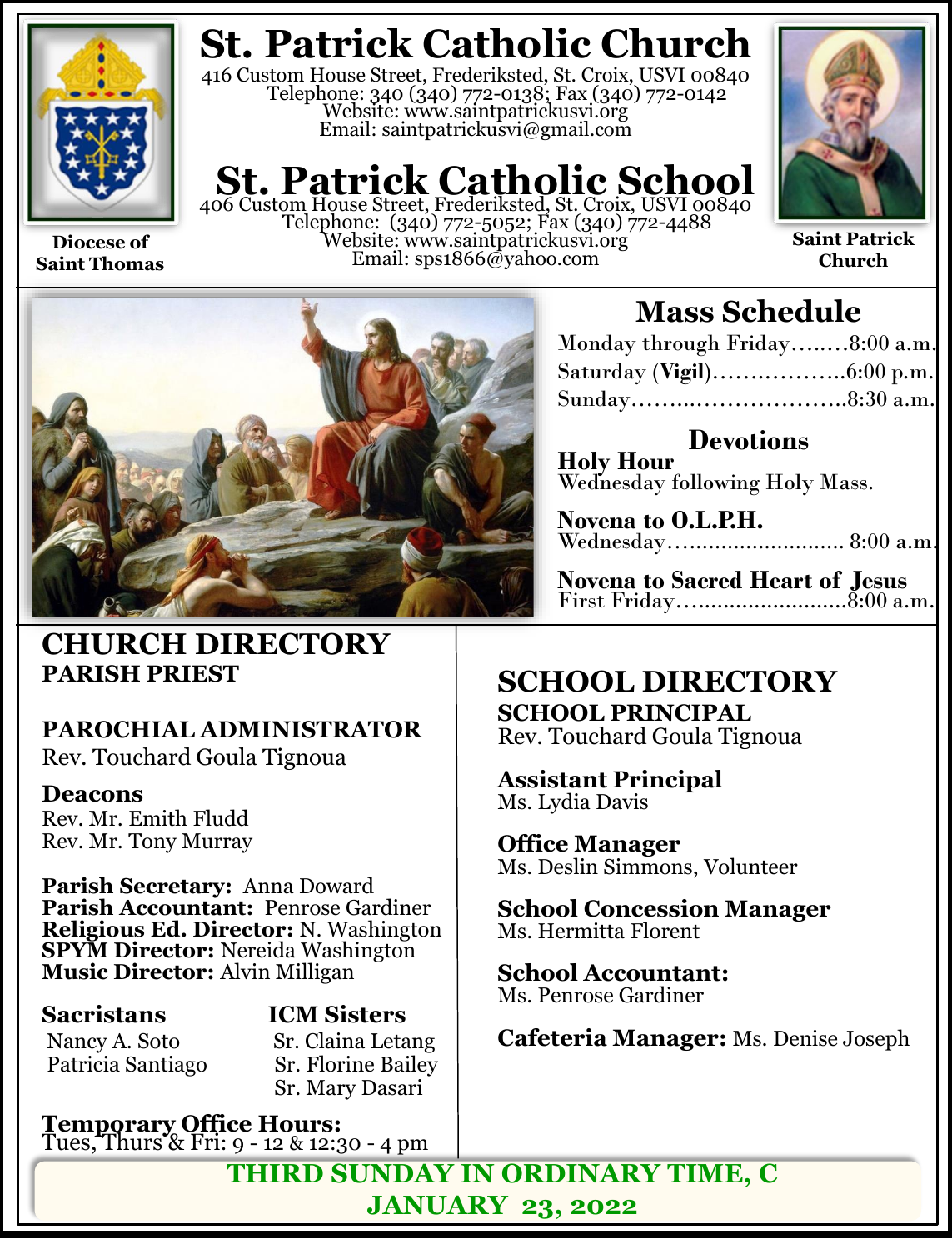## **THIRD SUNDAY IN ORDINARY TIME, C JANUARY 23,2022**

**SCRIPTURE READINGS** 

## **MASS INTENTIONS**

| where hyperically                                                                                                         | <b>OF THE WEEK</b>                             |                              |
|---------------------------------------------------------------------------------------------------------------------------|------------------------------------------------|------------------------------|
| <b>SATURDAY, January 22</b>                                                                                               |                                                |                              |
| 6:00 PM. + Benedict Thomas Paul, Repose of Soul, Rb Leo &                                                                 | <b>SUNDAY:</b>                                 | Neh 8:2-4,5-6,8-10           |
| Anna D'Souza                                                                                                              | <b>Word of God Sunday</b>                      | 1Cor 12:12-30 or 12:12-14,27 |
| <b>SUNDAY, January 23</b>                                                                                                 |                                                | Lk 1:1-4;4:14-21             |
| 8:30 AM. - Jean Riviere, Birthday Blessings, Rb Sr. Claina Letang<br><b>ICM</b>                                           | <b>MONDAY:</b>                                 | 1Sm 5:1-7,10                 |
| MONDAY, January 24                                                                                                        | Saint Francis de Sales, Bishop                 | Mk 3:22-30                   |
| 8:00 AM. + Leroy Daniel, Birthday Remembrance, Rb Cecilia                                                                 | and Doctor of the Church                       |                              |
| Daniel                                                                                                                    | <b>TUESDAY:</b>                                | Acts 22:3-16 or Acts 9:1-22  |
| <b>TUESDAY, January 25</b>                                                                                                | <b>Conversion of Saint Paul, Apostle</b>       | Mk 16:15-18                  |
| 8:00 AM. - Sr. Claina Letang, Birthday Blessings, Rb Family                                                               |                                                |                              |
|                                                                                                                           | <b>WEDNESDAY:</b>                              | 2Tm 1:1-8 or Ti 1:1-5        |
| <b>WEDNESDAY, January 26</b>                                                                                              | <b>Saints Timothy &amp; Titus, Bishop</b>      | Mk 4:1-20                    |
| 8:00 AM. + Ann E Abramson, Death Anniversary, Rb Family                                                                   |                                                |                              |
|                                                                                                                           | <b>THURSDAY</b>                                | 2Sm 7:18-19,24-29            |
| THURSDAY, January 27                                                                                                      | Saint Angela Merici, Virgin &                  | Mk 4:21-25                   |
| 8:00 AM. - Priya, Hannah, & Haylee Seepersad, Birthday<br>Blessings, Rb Merle Seepersad                                   | <b>Religious Founder</b>                       |                              |
| 10:30 AM + Funeral Mass for Therese Duval, Repose of Soul                                                                 | <b>FRIDAY</b>                                  | 2Sm 11:1-4,5-10,13-17        |
| FRIDAY, January 28                                                                                                        | <b>Saint Thomas Aquinas, Priest, Religious</b> | Mk 4:26-34                   |
| 8:00 AM - Eloise Benjamin, Birthday Blessings, Rb Family<br>10:30 AM + Funeral Mass for Benito Santos, Jr, Repose of Soul | & Doctor of the Church                         |                              |
| <b>SATURDAY, January 29</b>                                                                                               | <b>SATURDAY:</b>                               | 2Sm 12:1-7,10-17             |
| 6:00 PM. + Howard Benjamin, Birthday Remembrance, Rb                                                                      |                                                | Mk 4:35-41                   |
| Eloise Benjamin                                                                                                           |                                                |                              |

### *PRAY FOR THE SICK & SHUT-INS*

#### *Please pray that they may find comfort and healing in Christ.*

Steve Alexander, Olivia Anger, Nicholas Andrew, Marilyn Bailey, Eric Belcher, George Bondieumaitre, Debra Bruce, Virginia Burke, Fred Calvillo, William Carino, Ninon Gussman Carr, Norma Carillo, Paulette Christopher, Victorino Cruz, Matthew Donelley, Anna D'Souza, Norma Dyer, Harold Fisher, Sr. Kimberly Fludd, Johnetta Goodloe, Sarah Gordon, Dr. Amy Hardin, Enis Hilaire, Urla Isaac, Lidia Jiminez, Eleanor Johnson, Alma John, Ann Joseph, Electra Joseph, Edwin Josiah, Jeannie Krigger, T'Agho Lopez, Chamarla Louis, Felina Artigo, Gwendolyn Lucas, Kathleen Smith-Maccow, Marla Matthew, Carlos Matus, Luz Melendez, Beverly Nesbitt, Bevon Nicholas, Marilyn Nicks, Fr. Simon Peter, Geralda Pickering, Carmen Russell, Henrietta Sandy, Jose Manuel Santana, Martha Lena St. Juste, Eric Thomas, Juan Valentin, Vincent Urgent, Inez Walker, Deacon Oliver Washington, Ann Weikel, Inez Williams, Simeon Williams, Curtis Williams, Ingerborg McIntosh, William Lang, Anita Pulpul, Kemit Lewis, Noel Lercana, Bertille Samuel, Lewis Eugene, Vilma C. Johnson, Fanny Andrews Clarke, Kesha Tatum.

*(Please call the Church Office to add or remove names to/from this list Church)*

| <b>MASS ATTENDANCE - JANUARY 15 &amp; 16, 2022</b><br>Saturday 6:00pm Holy Mass 39 Sunday 8:30am Holy Mass 95 Total 134                                                                                                                        | <b>SECOND COLLECTION FOR</b><br>THE MONTH OF JANUARY                                                                                                       |
|------------------------------------------------------------------------------------------------------------------------------------------------------------------------------------------------------------------------------------------------|------------------------------------------------------------------------------------------------------------------------------------------------------------|
| <b>Preserve the Past Campaign in Progress</b><br>Our Church restoration project is in progress and your contribution is still<br>welcome. Please call the church office or contact a minister of hospitality for<br>the contribution envelope. | School SupportJan. 02<br>Maintenance Fund Jan. 08-09<br>Property Insurance Jan. 15-16<br>Capital ImprovementsJan, 22-23<br>Black & Indian MissionJan.29-30 |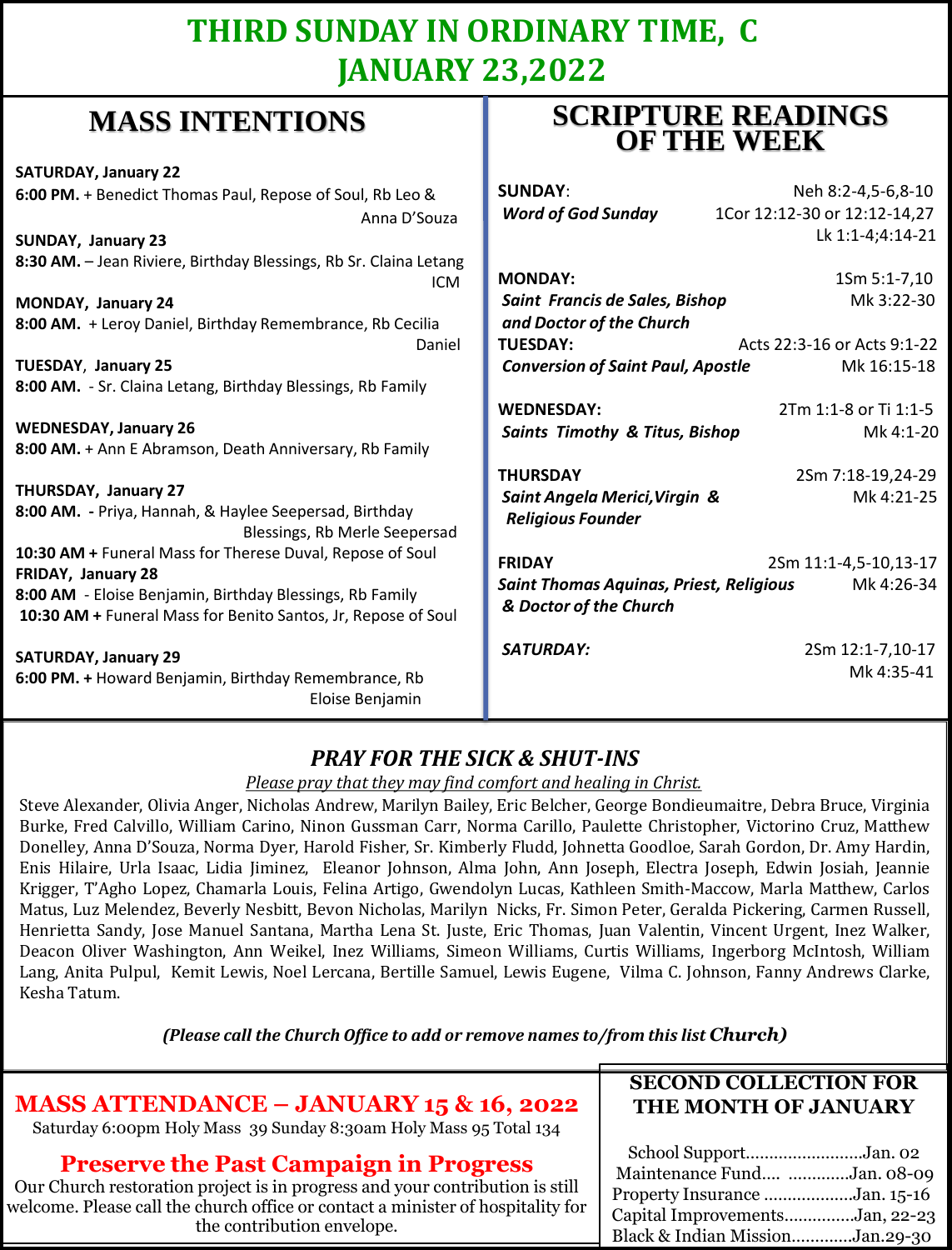## Announcements



#### **Seven Days Sanctuary Lamp Devotion**

The Sanctuary Lamp which burns in the Sanctuary of our church, the reminder of the Lord's Presence in the Most Holy Eucharist, will burn from January 23 to January 29 For the deceased Esther Naughton Henry, Death Remembrance, requested by Nancy A. Soto

#### **ICM SISTERS EUCHARISTIC CELEBRATION**

St. Patrick Catholic Church will host a Eucharistic Celebration, on Saturday, February 12, 2022 at 10:00 AM. In acknowledgement and appreciation of the ICM Sisters many years of service to our catholic schools; St. Patrick, St. Mary's, and St. Joseph High School.

To assist in the planning we're asking parishioners to please print your Name and No of family members who will attend this celebration on the Sign-Up Sheet at the rear of the Church

We will follow all Covid-19 Guidelines, everyone attending must wear a Mask and adhere to Social Distancing.

#### **CATHOLIC SCHOOLS WEEK**

Catholic Schools Week will be celebrated on January 30th to February 5<sup>th</sup>. This is an annual celebration of Catholic Education in the US. Catholic Schools throughout the country observe the week with Opening Holy Mass, Open Houses and other activities for students, families, parishioners and community members. This year's theme is "Catholic Schools: Faith. Excellence. Service." On Sunday, January 30<sup>th</sup>, selected students and teachers will participate in Holy Mass followed by a week of school activities including a special Holy Mass for the entire student body and their families on Thursday, February 4<sup>th</sup> at 8:00am.

#### **SAVE OUR SCHOOLS!**

Help save our schools! Your gift no matter how small can go a long way in enabling our children to continue to have access to Catholic Education in the Virgin Islands. We ask you to please take a brochure and prayerfully determine what sacrificial gift you can give to this worthwhile cause. Donations may be made in the form of cash, check, credit card or online giving. Kindly fill out the form in the brochure and make your checks payable to "Diocese of St. Thomas". Please see the brochure for further information. Thank you for your support.

#### **Bulletin announcements must be submitted to the Church Office by Wednesday at noon**

## Parish Information

#### **Sacrament of Baptism**

Fourth Sunday of each month. Please register your children at the Church Office. Present a copy of the child(ren) birth certificate(s). Classes for parents & godparents are on the 1st, 2<sup>nd</sup> and 3<sup>rd</sup> Tuesday from 6:00 p.m. until 7:00 p.m. each month.

#### **Sacrament of Marriage**

Please make arrangements with parish priest 6 months before your wedding.

#### **Confraternity of Christian Doctrine (CCD) Classes**

Classes are held every Sunday during the school year and begin with attendance and instruction in the classroom following 8:30 a.m. Holy Mass.

#### **Rite of Christian Initiation of Adults (RCIA) Classes**

RCIA is the journey of faith by which interested persons become members of the Roman Catholic Church. The program instructs adults to enter into full communion with the Catholic Church through Baptism and/or Confirmation and Holy Communion. To register, please call the church office at (340) 772-0138.

#### **Sacrament of Penance**

Confession is the sacrament that allows us to admit our faults and develop humility, but the most profound part is we get to experience Christ's gift of mercy. Weekdays………… 15 min. before Holy Mass Weekends………… 30 min. before Holy Mass

#### **Funerals**

All funeral services begin at 10:30 a.m. Viewings at 9:30 am. No funerals are held on weekends. Arrangements must be made with the Church before funeral arrangements with the funeral home.

#### **Sacrament of the Anointing of the Sick**

Please call the rectory at (340) 772-0138 whenever a family member or friend is seriously ill or hospitalized.

#### **Parish Registration**

Parishioners who are 18 years and older are invited to register at the Church Office as well as become active and contributing members. We would like to maintain an upto-date listing of all St. Patrick parishioners. Registration also helps in providing quick services for the request and proof of miscellaneous church letters for individuals, Baptism, Confirmation, etc.